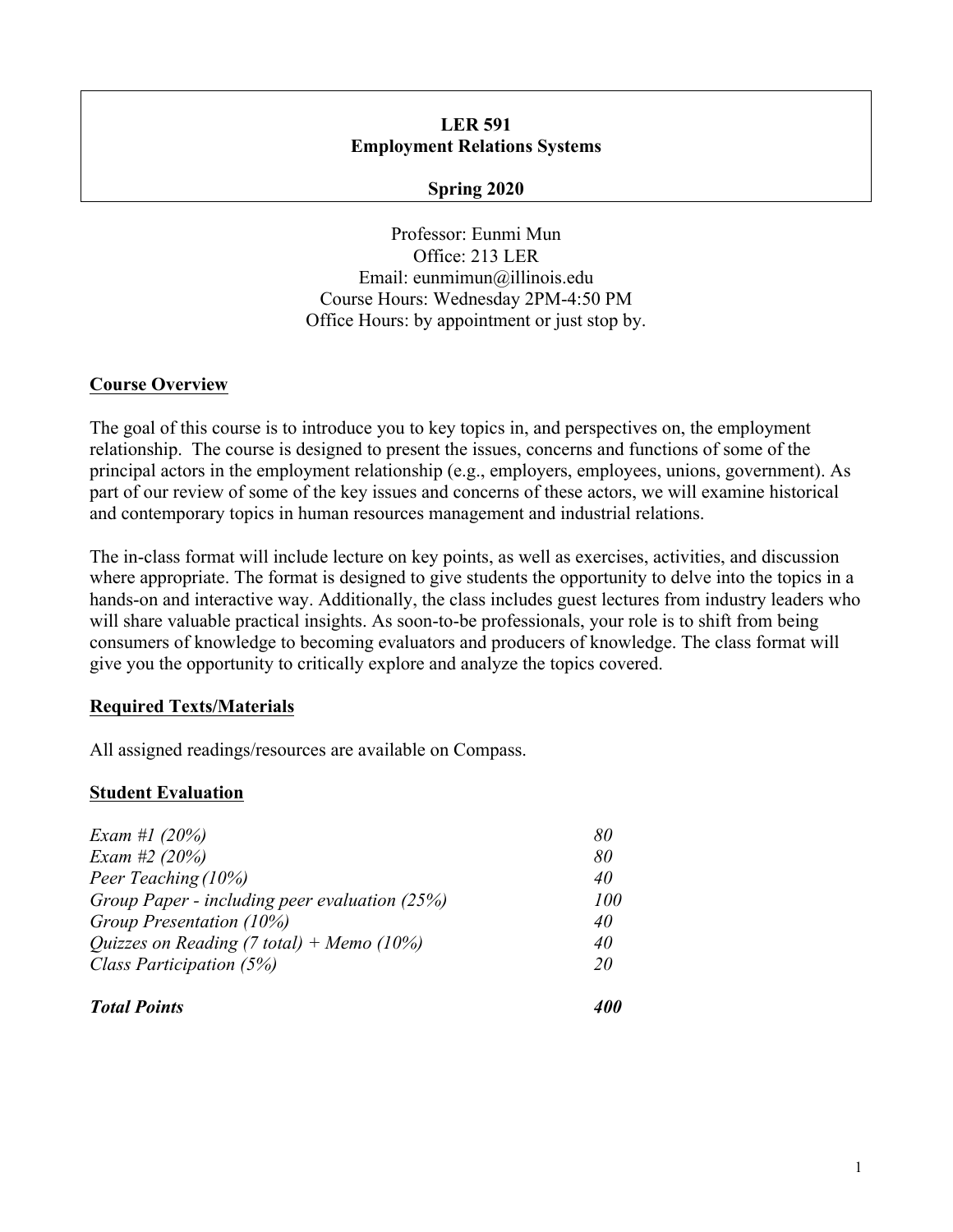# **Description of Course Requirements**

- *1. Exams.* There will be 2 in-class, non-cumulative exams, each worth 80 points. Exam questions will be derived from class discussion and course readings. In total, the two exams represent 40% of your course grade. The exams will be closed book and comprised of essay, short answer, and multiple choice questions.
- *2. Peer Teaching.* Students will take responsibility for presenting "HR/IR in the News" and facilitating discussion for their assigned week. Students will present in assigned groups of 2-3. In brief, student groups will be asked to: (1) Present an HR/IR topic or situation that is in the news and/or a "hot topic"; (2) analyze the topic/situation, placing particular emphasis on explaining what it means for HR/IR, employees and organizations, and why it matters; and (3) stimulate class discussion by posing a question for class discussion. The topic presentation should be 10 minutes long, and the facilitation of discussion should be 5 minutes long. We will discuss specific instructions for peer teaching in class. **Please note that there are NO MAKE-UPS for peer**  teaching. Please let me know by January 30<sup>th</sup> if your assigned date does not work for you. **After January 30th, no changes to the schedule will be made.**
- *3. Group "Consulting" Project - Paper and Presentation***.** For this project, you will work outside of class in teams of 2-3 students. The *Group Consulting Project paper* is due in class on the final day of class – **May 6th.**

For this project, your group will access an organization (or a department/subunit within a larger organization) to identify an HR/IR challenge that the organization is facing and make informed recommendations for how they might effectively address the challenge. You are required to interview at least three (3) organizational members to conduct your assessment. You might also supplement your interview information with short surveys and/or archival materials (reports, website, media coverage, etc.) that describe the organization.

Key Paper Components

- 1. Introduction: Describe the organization and introduce your focal topic (i.e., the HR/IR challenge you are helping the organization address (make sure to explain the business problem are you trying to solve and why is it important to solve this problem – (no more than 1 page)
- 2. Method: Describe how you conducted your assessment (e.g., who you interviewed, how you structured your interviews, etc.) (no more than 1 page)
- 3. Findings: Describe what you found through your assessment i.e., describe the main HR/IR challenges (no more than 2-3) that you identified through your interviews (2 pages)
- 4. Recommendations: Make recommendations for addressing the HR/IR challenge(s) you identified – tie your recommendations to the topics, theories and best practices discussed in the course (2-3 pages)
- 5. Implementation Considerations: Describe two considerations for implementation of your recommendations – i.e., what challenges should the organization anticipate as they implement your recommenations (1 page)
- 6. Conclusion (no more than a  $\frac{1}{2}$  page)

# *Paper*

Each group will turn in one paper. Papers should be no more than *8 pages in length, double spaced, 1-inch margins, 12-point times roman font*. Papers will be evaluated based on how well the key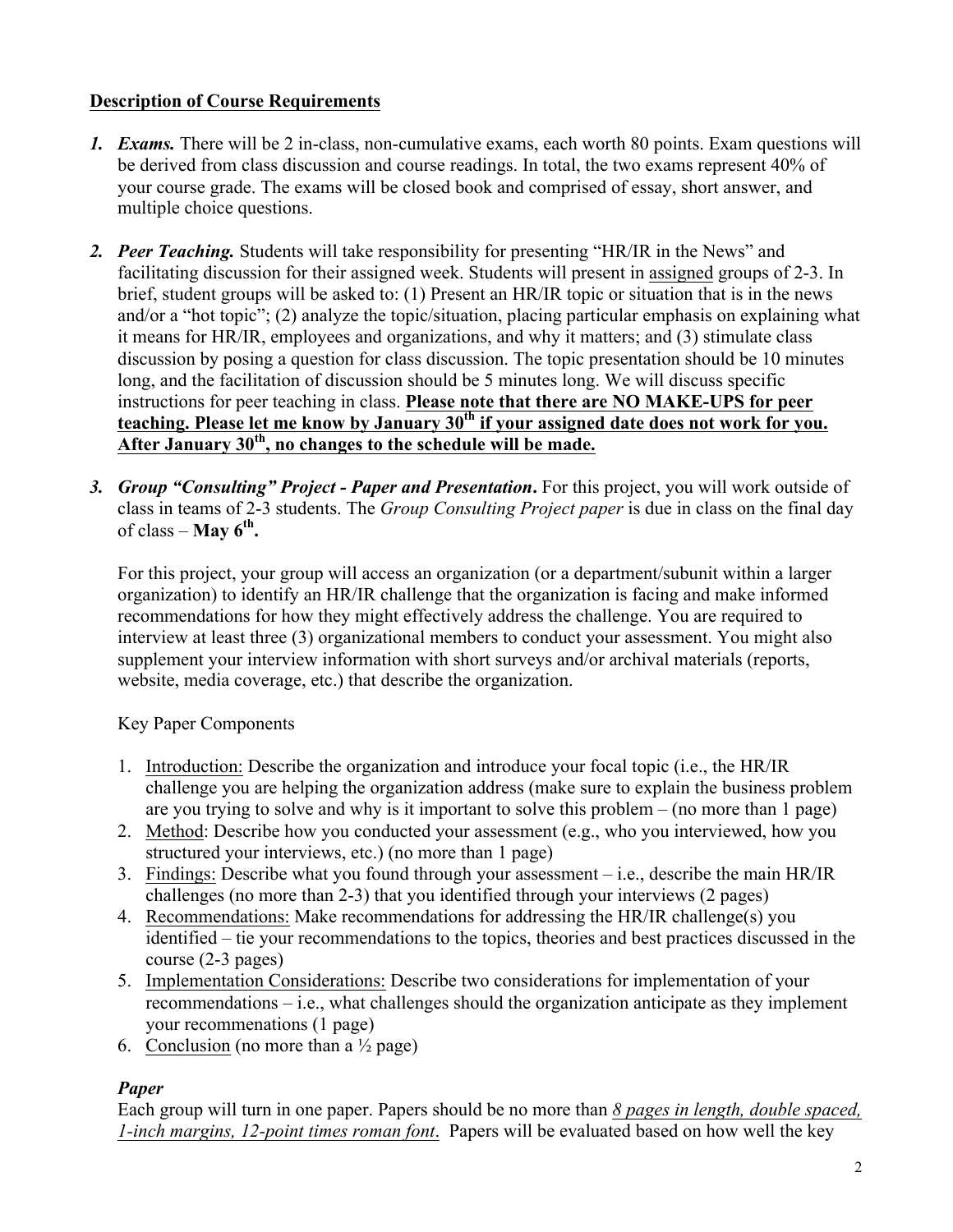paper components are addressed. An electronic copy of the paper should be submitted via Compass2g before the start of class on May  $6<sup>th</sup>$ . To ensure fairness to all team members, each person will be asked to complete and turn in a "peer evaluation" of their teammates. The paper and peer evaluation are worth 25% of your grade (paper=20%, peer evaluation=5%).

# *Paper Presentation*

The presentation will be done with your group. Each group will have approximately 12-15 minutes with time for questions *(please note: the exact presentation time will be announced once groups are formed, as it will depend on the number of groups presenting)*. Students are expected to prepare for the presentation as if they are preparing to present to an HR/IR manager, vice-president, or other key stakeholder. Professionalism is expected (dress, preparation, etc.). The format should follow that of the paper. The presentation is worth 10% of your grade.

- *4. Quizzes over Reading.* There will be 8 in class quizzes which will cover content from the readings for that week. The quizzes will be given at the start of class and take place on class days noted on the syllabus. The quizzes will be comprised of multiple-choice and true-false questions and each quiz will be worth 5 points. Though you will take 8 quizzes, your grade will be based on your best 7 quiz scores. **That is, you are allowed to drop your lowest quiz score. There is no make-up for quizzes, so if you miss a quiz, this will count as a dropped quiz score.** In addition, there will be a one-page memo (single-spaced), which will be worth 5 points. The memo is due on February  $5<sup>th</sup>$ ; submission through Compass2g. The quizzes over reading and the memo are worth 10% of your grade.
- *5. Class Participation.* Your participation is critical to our collective learning, thus you will earn points from your participation in class discussion. Read your assignments and come to class prepared to think, discuss, and share.

I expect students to come to class, and back from breaks *on time* and prepared to take part. Quality of participation is more important than quantity. You are always welcome to ask me how you're doing on this dimension. Because you cannot participate in class exercises and activities if you do not attend, class attendance is important for your participation grade. All students are allowed one absence "no questions asked" – beyond that I will excuse an absence only in case of a documented emergency. Please email me ahead of time if you plan to miss class. In total, class participation is worth 5% of your grade.

## **Other Important Issues**

## *Course is Unplugged*

Though it is difficult to separate ourselves from our technology at times, students will be expected to stay off their computers and phones during class time.

## *Academic Integrity*

I expect all members of this class to abide by the University's standards for academic integrity. Violations of this code, in the form of plagiarism, cheating on quizzes/exams, and the like, will be penalized according to the steps outlined in the UIUC Code of Policies and Regulations. If you are caught cheating (this includes signing in others who are not in attendance, or being signed in by others), all parties involved will receive a zero on the assignment, and may be subject to further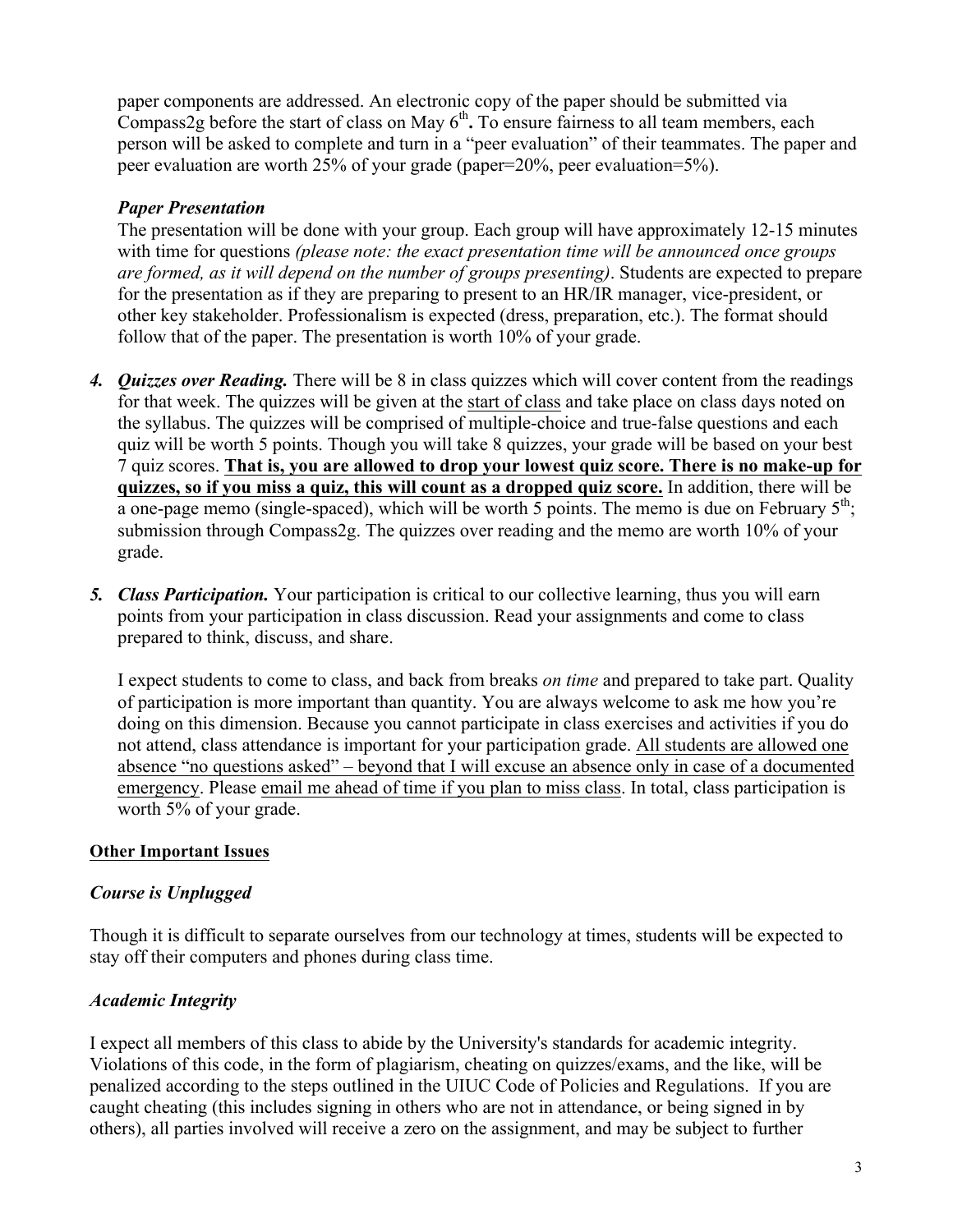penalty according to University policy. Violations are relatively easy to spot. Don't risk it…it's not worth it.

# *Course Feedback*

You are always welcome to email me  $(\frac{eunminum(a)}{ellinois.edu})$ , or come by my office, with questions or concerns about how the course is going. Also, if you require accommodation for a disability, please email me ASAP to set up an appointment to discuss your needs.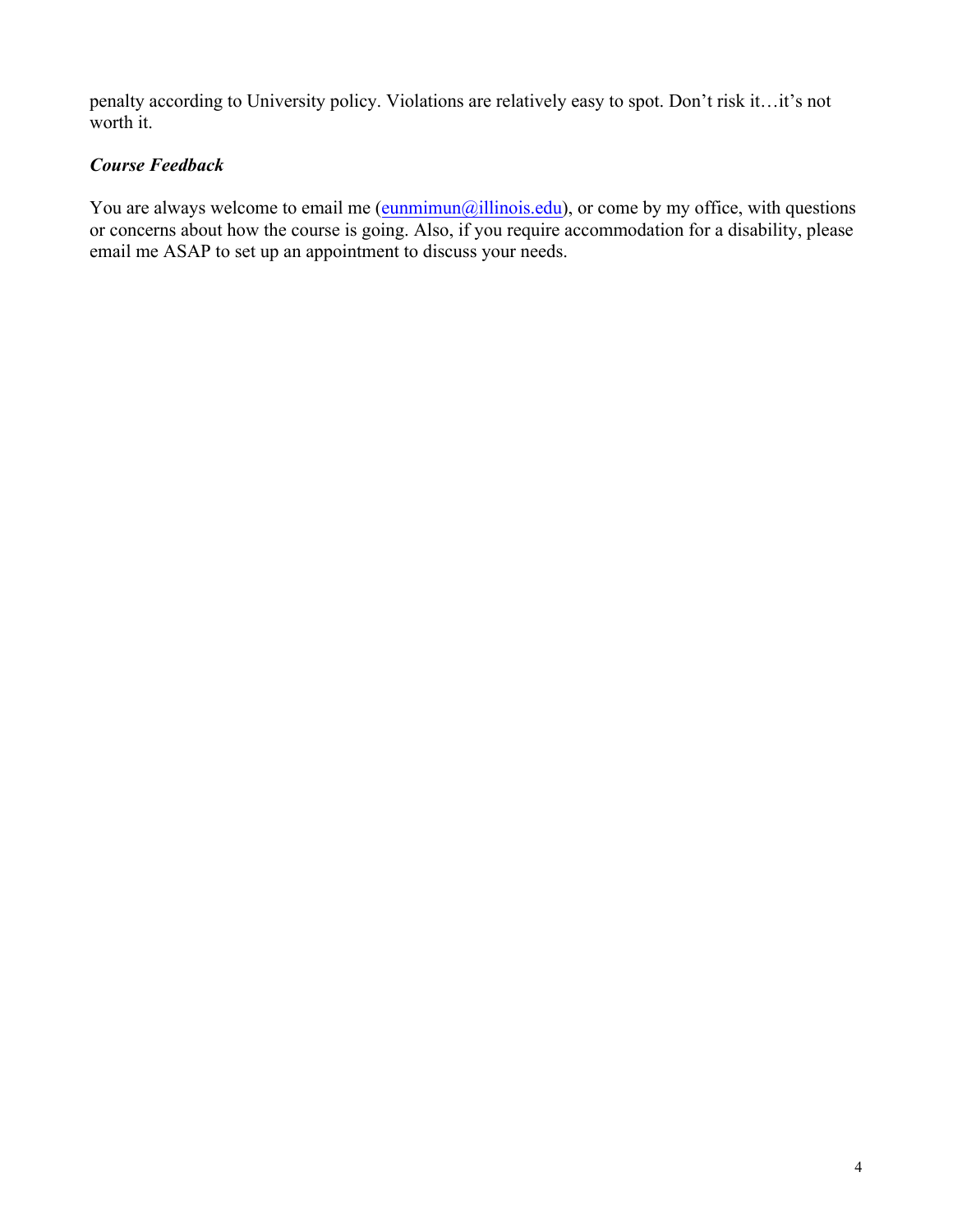# **LER 591: Course Schedule and Reading Assignments**

## *January 22:* **Course Overview & Introduction**

Reading: Syllabus

#### *January 29:* **Understanding Perspectives on the Employment Relationship (QUIZ 1)**

#### Reading:

- Budd, J.W.  $(4^{th}$  Edition) Labor Relations: Striking a Balance.
	- o Ch. 1: Contemporary Labor Relations: Objectives, Practices and Challenges
	- o Ch. 2: Labor Unions: Good or Bad?

## *February 5***: The Human Face of Employment Relationship (NO CLASS; INDIVIDUAL SCREENING & ONE-PAGE MEMO)**

Documentary:

• Cell Tower Deaths (https://www.pbs.org/wgbh/frontline/film/cell-tower-deaths/)

## *February 12:* **Understanding the Role of Unions in Organizational Life (QUIZ 2 and Peer Teaching Group #1)**

Reading:

- Kochan, T.A., Katz, H.C, & McKersie, R.B. (1994). *Transformation of American Industrial Relations*.
	- o Ch. 2: Historical Evolution of the US Collective Bargaining System, 21-46.
	- o Ch. 3: The Emergence of the Non-Union Industrial Relations System, 47-80.

#### *February 19:* **Working with Organized Labor (QUIZ 3 and Peer Teaching Group #2)**

Reading:

• Gomez-Mejia, L.R., Balkin, D.B., & Cardy, R.L. (2010). Ch. 15: Working with Organized Labor. In *Managing Human Resources* (6<sup>th</sup> edition)

### *February 26:* **Managing the Changing Forms of Employment (QUIZ 4 and Peer Teaching Group #3)**

Reading:

• Cappelli, P. (1999). *The New Deal at Work: Managing the Market-Driven Workplace*.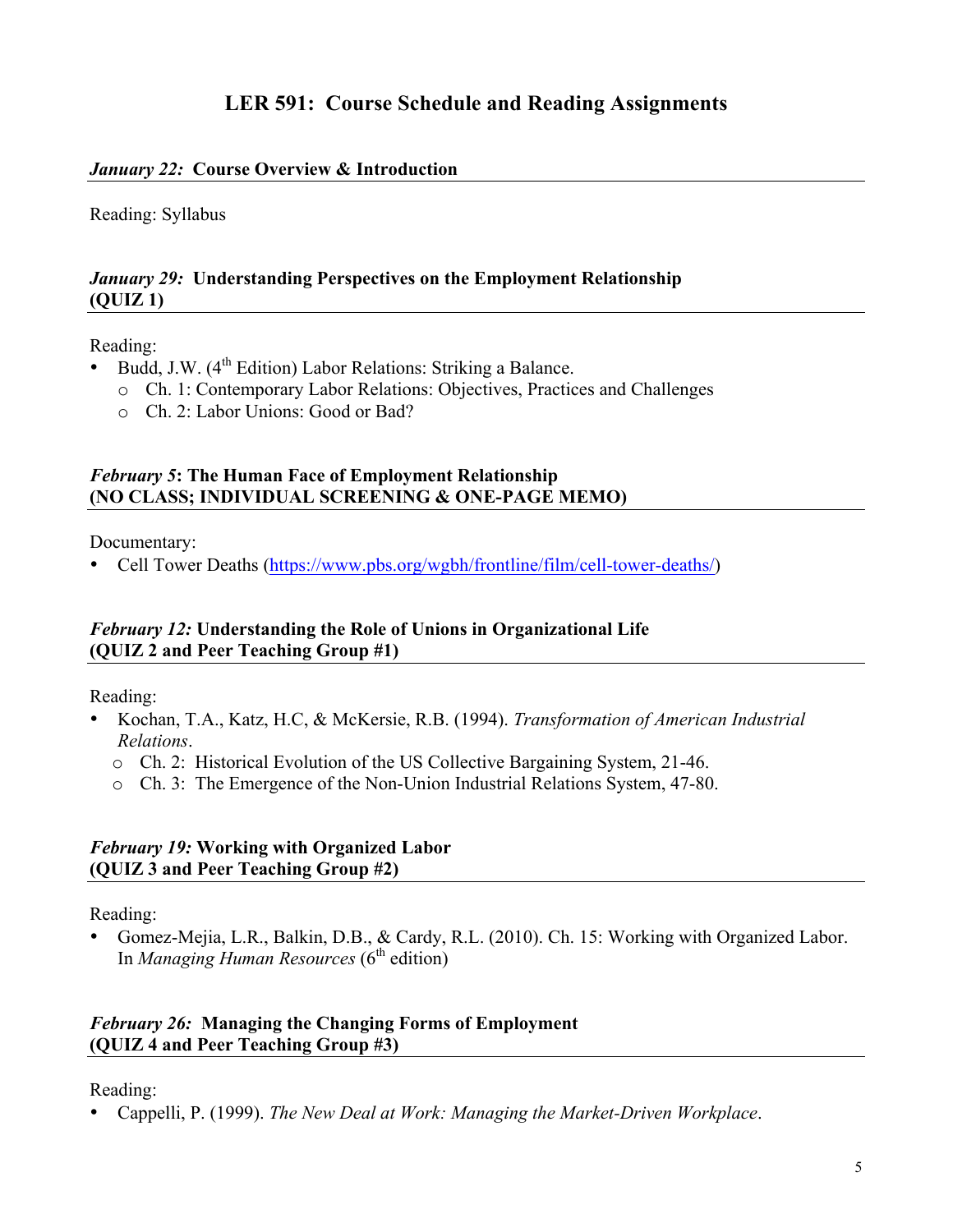o Ch. 1: The New Deal at Work, 18-37.

- Weil, D. (2014). *The Fissured Workplace*.
	- o Ch. 5: The Subcontracted Workplace, 99-121.

*March 4:* **\*\*\* EXAM #1 \*\*\***

## *March 11:* **Supporting the Business: The Role of the HR Business Parter – Guest Speaker: Al Barardi, McCarthy Holdings, Inc.**

Reading/Resources:

- "Trouble in Texas" Case Materials
- Cappelli, P. (2015). Why We Love to Hate HR…and What HR Can Do About It. *Harvard Business Review.*
- Vosburgh, R.M. (2007). The Evoluation of HR: Developing HR as an Internal Organizational Consultant*. People and Strategy.*

## *March 18:* **NO CLASS – SPRING BREAK**

### *March 25:* **Complying with Government Regulation - EEOL (QUIZ 5 and Peer Teaching Group #4)**

Reading:

• Gomez-Mejia, L.R., Balkin, D.B., & Cardy, R.L. (2010) -- Ch. 3: Understanding Equal Opportunity and the Legal Environment. In *Managing Human Resources*.

## *April 1:* **Complying with Government Regulation – FMLA (QUIZ 6 and Peer Teaching Group #5)**

Reading/Resources:

- Waldfogel, J. (2001). Family and Medical Leave: Evidence from the 2000 Surveys. *Monthly Labor Review*.
- FMLA: A Primer for HR. *SHRM*. https://www.shrm.org/hr-today/news/hr-magazine/0318/pages/fmla-a-primer-for-hr.aspx

# *April 8***: Managing Work-Life Balance Tensions (QUIZ 7 and Peer Teaching Group #6)**

Reading/Resources:

• Thebaud, S. & Halcomb, L. (2019). One Step Forward? Advances and Setbacks on the Path Toward Gender Equality in Families and Work. *Sociology Compass*.